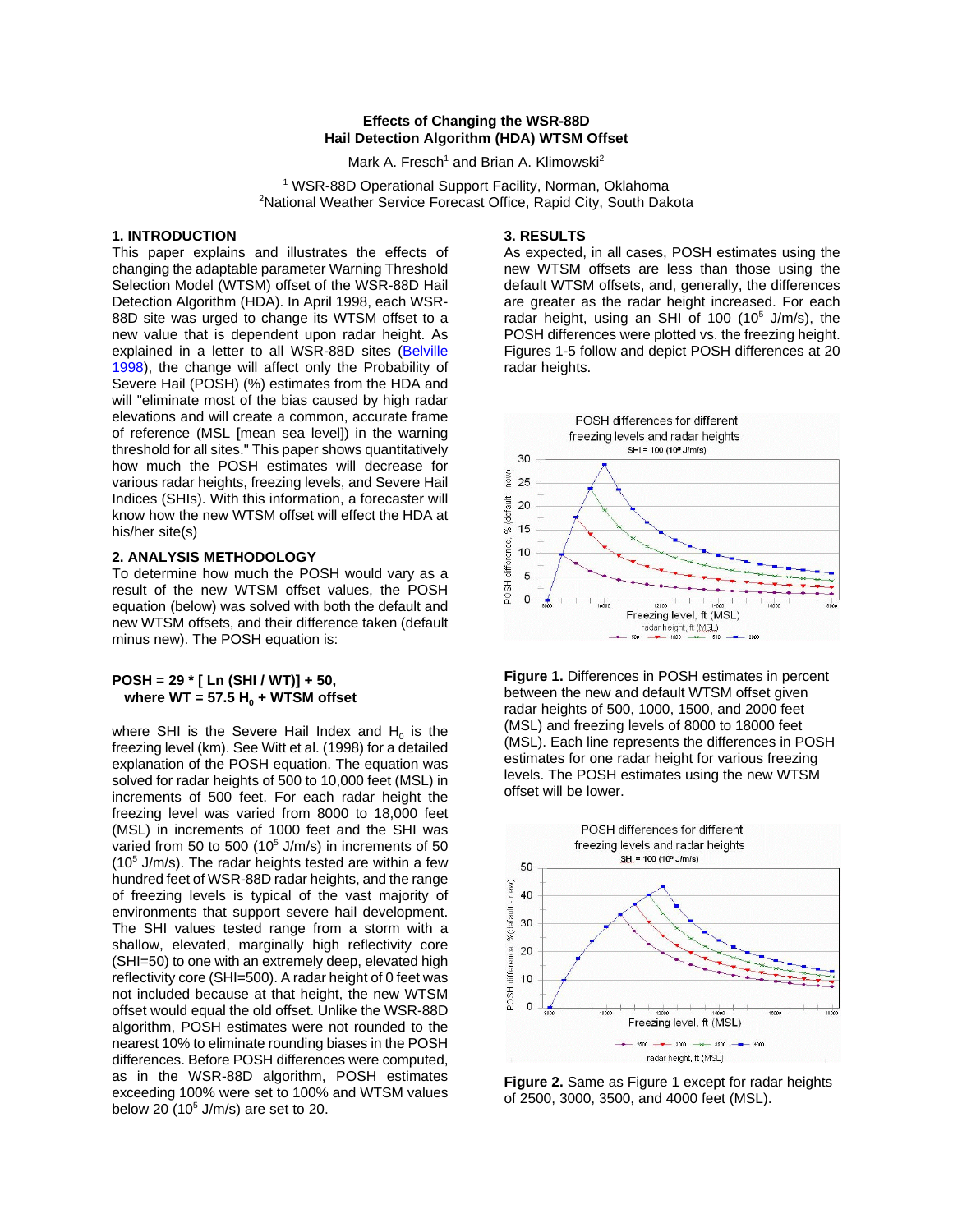

**Figure 3.** Same as Figure 1 except for radar heights of 4500, 5000, 5500, and 6000 feet (MSL).



**Figure 4.** Same as Figure 1 except for radar heights of 6500, 7000, 7500, and 8000 feet (MSL).





**Table 1.** Maximum POSH differences for various radar heights using an SHI of 100 (10<sup>5</sup> J/m/s).

| Radar Height (ft (MSL)) | Maximum POSH<br><b>Differences</b> |
|-------------------------|------------------------------------|
| 500                     | 10 %                               |
| 1000                    | 18 %                               |
| 2000                    | 29 %                               |
| 3000                    | 37%                                |
| 4000                    | 44 %                               |
| 5000                    | 49 %                               |
| 6000                    | 53 %                               |
| 7000                    | 57 %                               |
| 8000                    | 60 %                               |
| 9000                    | 63 %                               |
| 10000                   | 66 %                               |

# **4. DISCUSSION**

Figures 1 through 5 also illustrate that as the radar height increases, the greatest POSH differences occur at higher freezing levels. At lower radar heights, the greatest differences in POSH are at a relatively low freezing level, but at the highest radar heights, the greatest differences are at relatively high freezing levels. For example, in Figure 1 at a radar height of 500 feet, the greatest difference is at a freezing level of 8,500 feet; in Figure 3 at a radar height of 5000 feet, the greatest difference is at a freezing level of 13,000 feet; and at a radar height of 10000 feet, the greatest difference is at a freezing level of 18,000 feet. For radar heights below 8500 feet, the POSH differences are zero at freezing levels at or below 8000 feet. This is because the WTSM is initially below 20 (10 $5$  J/m/s) and then reset to 20. Note that for the highest radar heights, (in Figure 5) POSH differences are constant at freezing levels at and below the radar height;if the freezing level is below the radar level, the freezing level is set to the radar level.

Realizing that not all storms have an Severe Hail Index (SHI) of 100 (10<sup>5</sup> J/m/s), the POSH differences for different values of SHI were evaluated. Physically, the SHI can be thought of as a measure of the magnitude and depth of the reflectivity core above the freezing level. For a given freezing level and radar height, as the SHI decreases from 100 to 50  $(10<sup>5</sup>$  J/m/s), there are no changes in the POSH differences. Although SHIs below 50 (10<sup>5</sup> J/m/s) were not tested, as the SHI decreases from 50 to 0 (10<sup>5</sup> J/m/s), the POSH differences rapidly go to zero as the POSH estimates would also go to zero.

As the SHI increases to more than  $100 (10<sup>5</sup> J/m/s)$ , the POSH differences decrease. Figure 6 illustrates this point; it is a graph of the freezing level vs. POSH